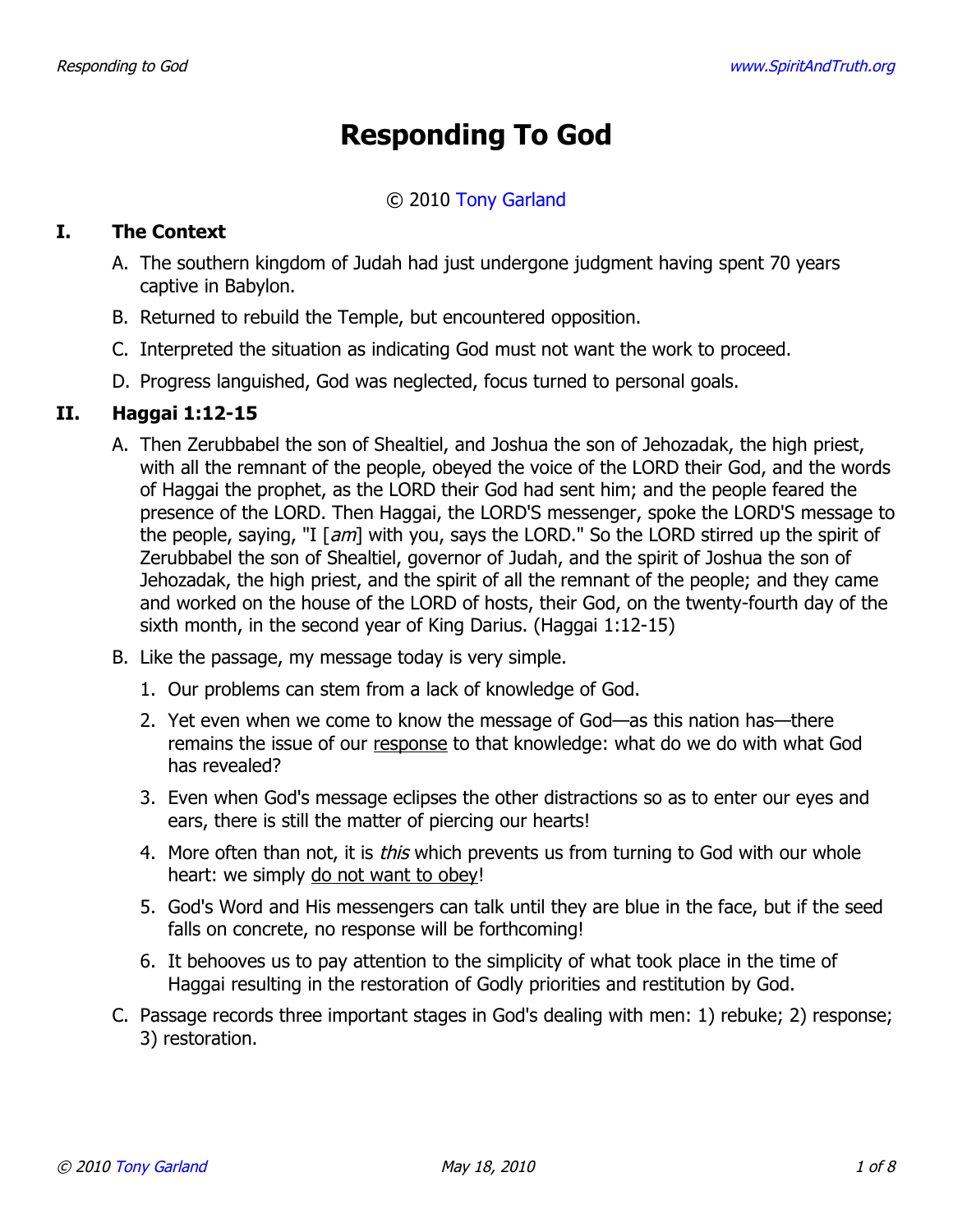# **III. Rebuke**

- A. Last week, we saw that the nation was experiencing various symptoms of lack: working hard, but gaining little, even losing that which they had.
	- 1. As if "'fate' had turned against them." (But we don't believe in 'fate!')
- B. Treating symptoms is ineffective: there is an ultimate need to get to the root cause.
	- 1. God's dutiful response to disobedience: removing His blessing, even bringing a curse actively *interfering* with their prosperity and well-being.
		- a) "He who earns wages, earns wages to put into a bag with holes." (Hag. 1:6)
		- b) "You looked for much, but indeed it came to little; and when you brought it home, I blew it away." (Hag. 1:9)
		- c) Would God do this to His people? [YES!]
- C. Symptoms are important—a first step in recognizing the problem.
	- 1. But don't stop there!
	- 2. Can distract from the root cause.
	- 3. The symptoms get our attention, but they are not the root cause!
	- 4. God often uses symptoms because of our misplaced priorities.
		- a) The people cared more about their physical prosperity than their relations with God.
		- b) We can ignore spiritual malaise for an extended period and, if we prove to be spiritually torpid, then God resorts to physical communication.
			- (1) Hunger, thirst, cold, discomfort. Even loss of "net worth!"
			- (2) Distracted by chasing after wealth, what better way to get our attention than to take it away after we've worked so hard to earn it?
			- (3) We are not the source of our prosperity: He is!
	- 5. "Consider your ways!" (Hag. 1:5:7)

# **IV. Response**

- A. The passage before us today records the response of the people to the message of God (Hag. 1:12).
- B. Three different parties are singled out:
	- 1. "Zerubbabel the son of Shealtiel" representing governmental rule.
		- a) A descendant in the kingly line of David and grandson of Jehoiachin, one of the last ungodly kings prior to the nation being take away to Babylon (1Chr. 3:17 cf. Hag. 1:1).
	- 2. "Joshua the son of Jehozadak, the high priest" representing spiritual rule.
	- 3. "All the remnant of the people"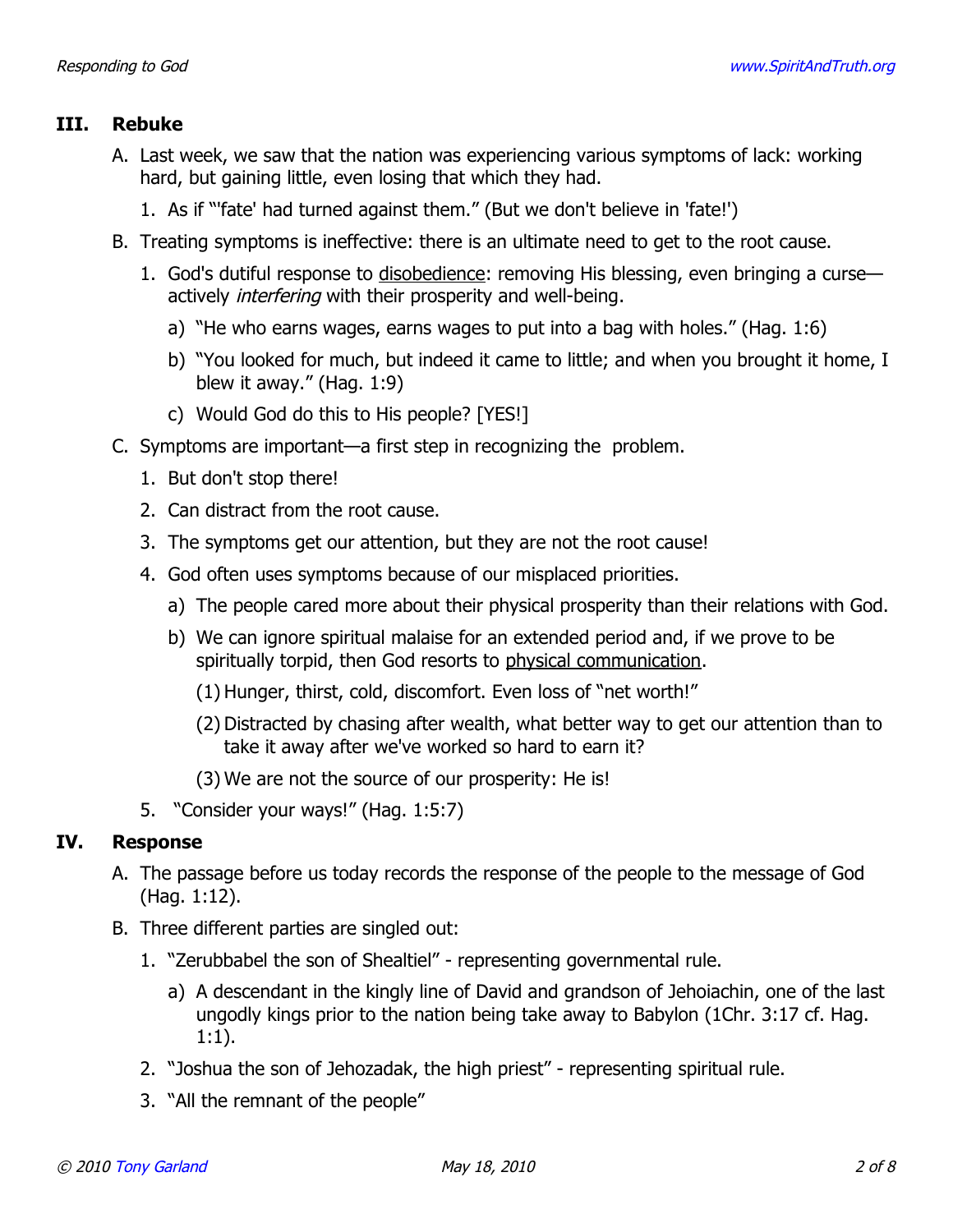- C. Responsibility extends to both leadership and the common people.
	- 1. Leadership has greater influence, and therefore, the greater responsibility to lead the nation in a path which is responsive to the truths of God.
	- 2. Leaders, as great as their influence may be, cannot turn a nation on their own: repentance and change must germinate in the common man in the street.
- D. Motivation for response.
	- 1. A belief that God Has spoken.
		- a) "the words of Haggai the prophet, as the LORD their God had sent him" (Hag. 1:12)
		- b) How is God speaking in our day?
			- (1) Through His Word.
			- (2) Through chosen vessels who are compelled to preach and teach its truths.
			- (3) Through events, just like in the time of Haggai.
		- c) Where the view arises that God is no longer speaking or that He is not involved in the prosperity or downfall of nations—even by way of the physical realm—then motivation will be lacking.
			- (1) God's Word considered irrelevant or as "holy" as swiss cheese: moth-eaten fables and riddled with errors.
			- (2) Mother earth and environmental concerns, but as if God is no longer controller of His physical domain!
			- (3) We are urged to "care for Mother earth" while we ignore and even thumb our nose at "Father God," the very Creator of this fish bowl we find ourselves swimming in.
	- 2. Fear of God.
		- a) "the people feared the presence of the LORD" (Hag. 1:12)
		- b) God uses both the carrot and the stick.
			- (1) He draws us by communicating His great love for us, His desire and ability to bless, and the simplicity by which our obedience leads to His blessings falling upon us.
			- (2) It is so simple! Yet in the face of our dark hearts, we turn away, time and time again.
			- (3) So, out of still greater love, God turns to the stick. He loves us to much to simply let us walk away in indifference and darkness.
				- (a) . . . "My son, do not despise the chastening of the LORD, Nor be discouraged when you are rebuked by Him; For whom the LORD loves He chastens, And scourges every son whom He receives." (Heb 12:5b-6)
		- c) The people of Haggai's day responded out of fear of God's visitation in judgment.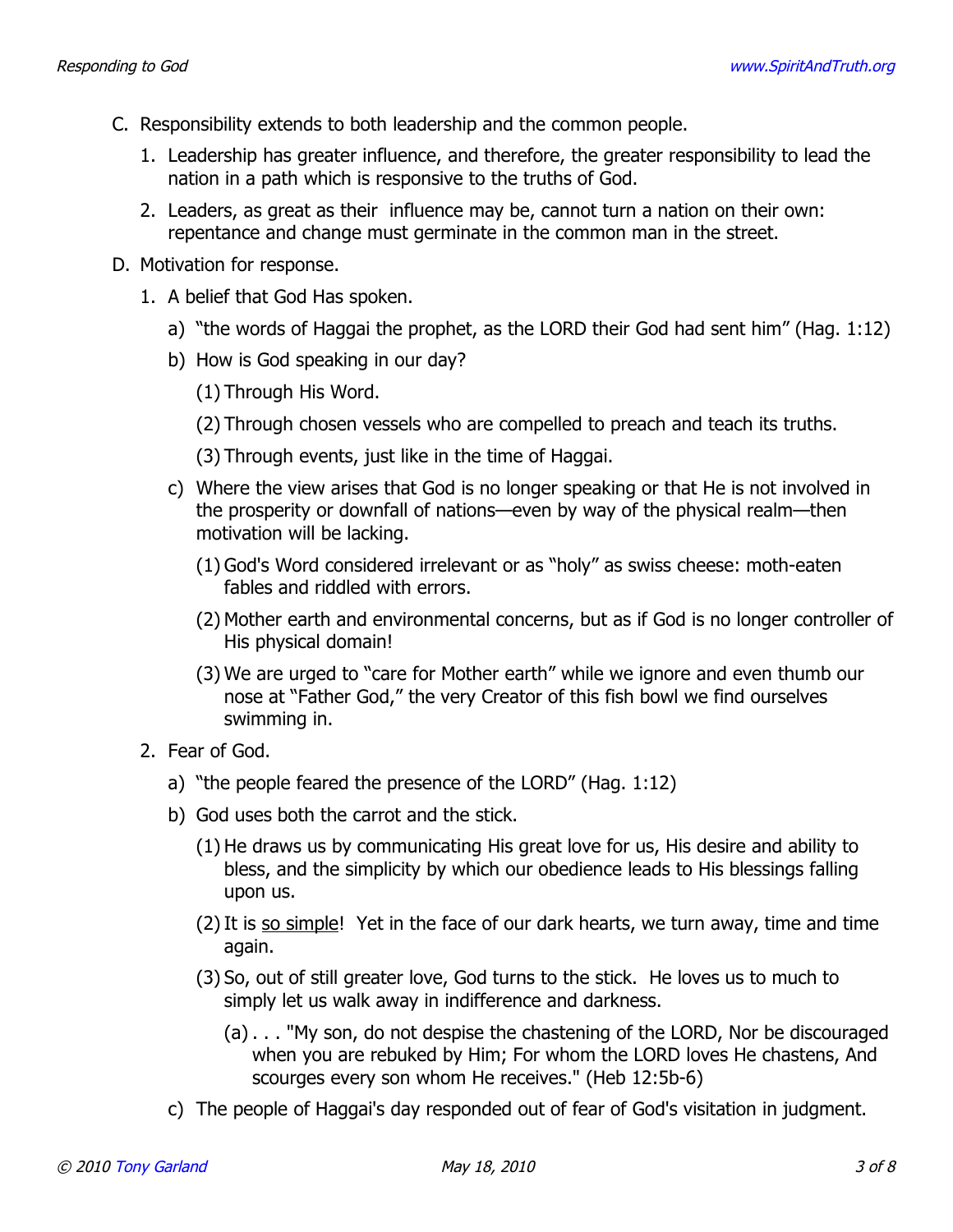- (1) The people feared "from the face" of YHWH.
- (2) God's presence descended on Mt. Sinai:

Now all the people witnessed the thunderings, the lightning flashes, the sound of the trumpet, and the mountain smoking; and when the people saw  $it$ , they trembled and stood afar off. Then they said to Moses, "You speak with us, and we will hear; but let not God speak with us, lest we die." (Ex 20:18-19)

(3) Among Moses' final words to Israel prior to his death:

"Gather the people together, men and women and little ones, and the stranger who is within your gates, that they may hear and that they may learn to fear the LORD your God and carefully observe all the words of this law, "and that their children, who have not known it, may hear and learn to fear the LORD your God as long as you live in the land which you cross the Jordan to possess." (De 31:12-13)

(4) Peter speaking to the household of Cornelius:

"But in every nation whoever fears Him and works righteousness is accepted by Him. (Ac 10:35)

- d) Where is our fear of God?
	- (1) Do we, as a nation fear Him? [NO]
	- (2) Are we, a nation which "works righteousness"? [NO]
	- (3) Do we, as believers within the church fear Him?
		- (a) Our actions and the lyrics of many of our modern worship songs betray our cavalier approach to God.
		- (b) To many, He's just a "big man," a "big buddy in the sky" who's main purpose in life is to ministry to ME.
		- (c) His holiness, perfection, and power are too often eclipsed by a wash of sentimentalism which fails to recognize that we are a people of unclean lips (Isa. 6:5) dependent upon the grace and mercy of a God who is described as a "consuming fire" (Ex. 24:17)
- e) Take note: the people of Haggai's day *feared* His presence! Can we say the same?
	- (1) Writer of Hebrews:

Therefore, since we are receiving a kingdom which cannot be shaken, let us have grace, by which we may serve God acceptably with reverence and godly fear. For our God is a consuming fire. (Heb 12:28-29)

# **V. Restoration**

- A. The leaders and the people
	- 1. Believed that God had spoken.
	- 2. Agreed in their hearts that God's assessment of their condition was accurate.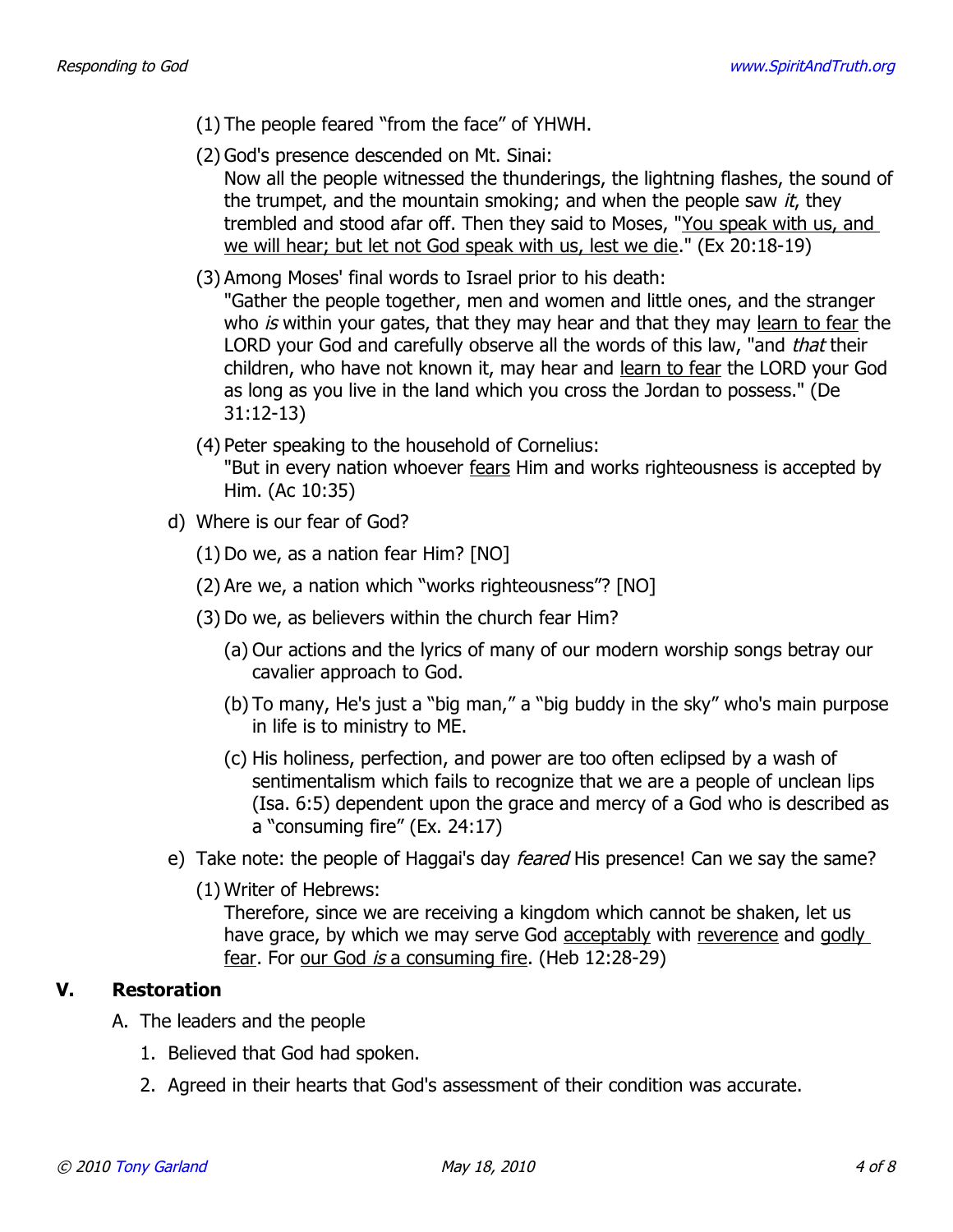- 3. Responded in obedience to what God had revealed.
	- a) Their response was like those who heard Peter preach on the day of Pentecost: "Therefore let all the house of Israel know assuredly that God has made this Jesus, whom you crucified, both Lord and Christ." Now when they heard this, they were cut to the heart, and said to Peter and the rest of the apostles, "Men *and* brethren, what shall we do?" (Ac 2:36-37)
- 4. This is always the pattern we find in true Biblical repentance and restoration:
	- a) Believe God has spoken.
	- b) Agree with God has said— that His Words, rather than our own perceptions, are accurate!
	- c) Respond in obedience: a desire to do that which God explains!
- B. The response by God
	- 1. "Then Haggai, the LORD's messenger, spoke the LORD's message to the people, saying "I am with you, says the LORD."
		- a) WOW!
		- b) God is a god of encouragement! If we would just agree and turn, then He can be counted as faithful to show us the road out of our pit.
		- c) When we have rejected God and things go from bad to worse, Satan and our own conscience can condemn us and push us in a direction even farther from God. But God says, "I AM WITH YOU"!
			- (1) He always, always, always wants us to choose the fork in the road leading toward healing and restoration.
	- 2. We also read:

"So the LORD stirred up the spirit of Zerubbabel the son of Shealtiel, governor of Judah, and the spirit of Joshua the son of Jehozadak, the high priest, and the spirit of the remnant of the people" (Hag. 1:14)

- a) God stirred up their spirits in response.
	- (1) Stem of the Hebrew verb identifies the subject as the cause of the action: "God caused [them] to wake up"
	- (2) Their spirits had been torpid, languishing, as if asleep.
	- (3)It does not say, "they awoke and shook off their slumber". God Himself initiated a response within their spirits bringing about a desire to respond and obey.
	- (4) The meager response on the part of the people of God was met by God's grace to enable them to obey His voice.
	- (5) Examples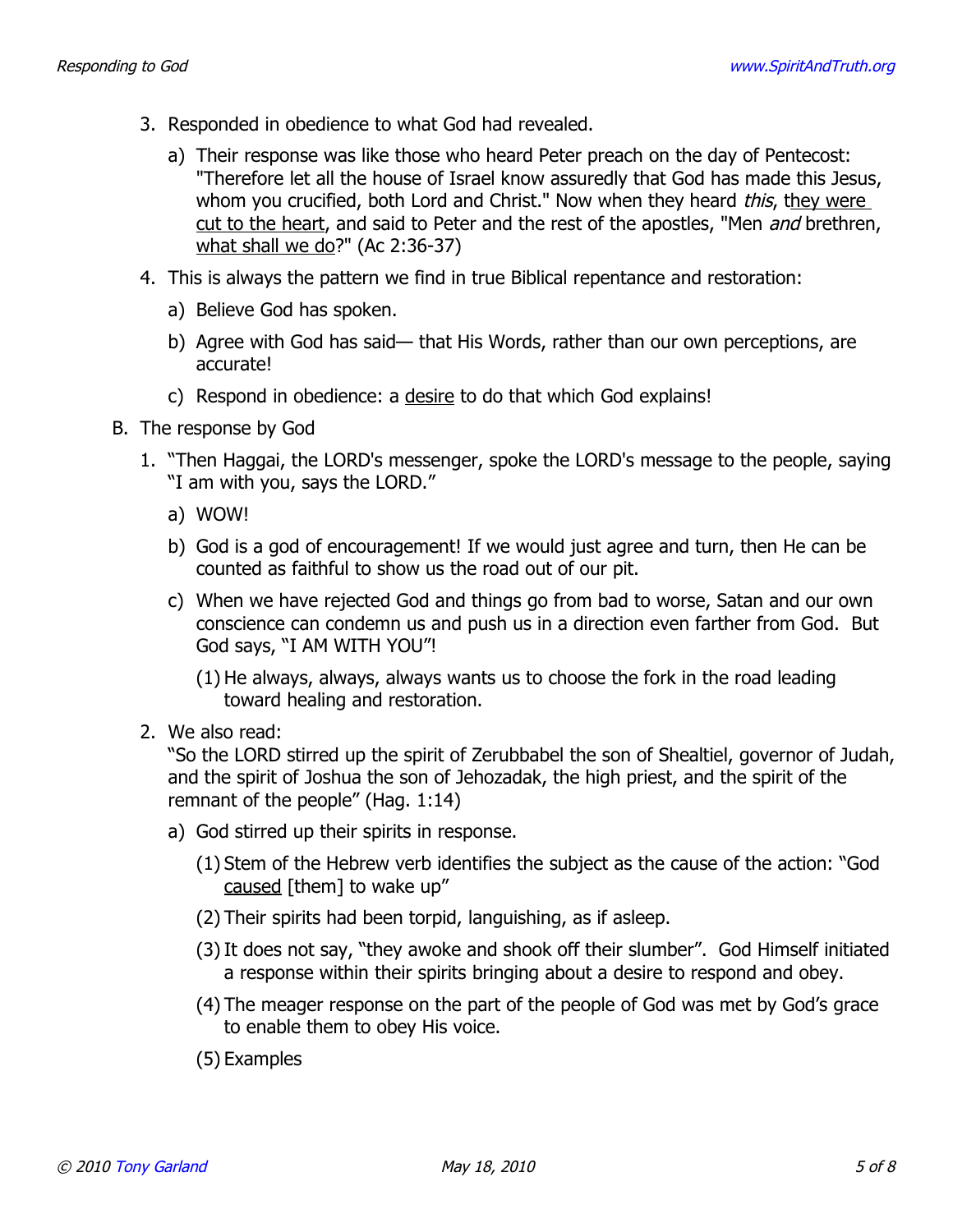- (a) The very act which resulted in the Jews being in Jerusalem to begin this work of rebuilding the temple was initiated by God moving the spirits of men.
	- i) God stirred up the spirit of Cyrus king of Persia to issue the proclamation that the Jews could return to their land (2Chr. 36:22; Ezra 1:1).
	- ii) God stirred up the spirit of the people who returned from Babylon: "Then the heads of fathers' households of Benjamin and Judah and the priests and the Levites arose, even everyone whose spirit God had stirred to go up and rebuild the house of the LORD which is in Jerusalem." (Ezra 1:5).
- (b) New Testament
	- i) Now may the God of peace who brought up our Lord Jesus from the dead, that great Shepherd of the sheep, through the blood of the everlasting covenant, make you complete in every good work to do His will, working in you what is well pleasing in His sight, through Jesus Christ, to whom [be] glory forever and ever. Amen. (Hebrews 13:20-21)
- 3. The need of revival by God followed by His further empowerment.
	- a) David recognized this same truth in Psalm 138
		- "In the day when I cried out, You answered me, [And] made me bold [with] strength in my soul.  $\ldots$  Though the LORD  $\lceil i s \rceil$  on high, Yet He regards the lowly; But the proud He knows from afar. Though I walk in the midst of trouble, You will revive me; You will stretch out Your hand Against the wrath of my enemies, And Your right hand will save me." (Psalms 138:3-7)
		- (1) Become lowly of mind (but as a nation, we are still proud: "the power of pride").
		- (2) Cry out to God (but as a nation, we are still relying on our own capabilities).
		- (3) He answers.
		- (4) He revives.
		- (5) He saves.
- C. The result of having their spirits stirred by God: the ability and motivation to obey God's command.
	- 1. ". . . and they came and worked on the house of the LORD of hosts, their God." (Hag. 1:14)
	- 2. Their response in obedience (recorded in verse 14) is said to have been on the twentyfourth day of the same month as the message initially came to Haggai (in verse 1).
		- a) 21 days had elapsed between the time Haggai received the message and the people began to work on the Temple
		- b) Why the delay?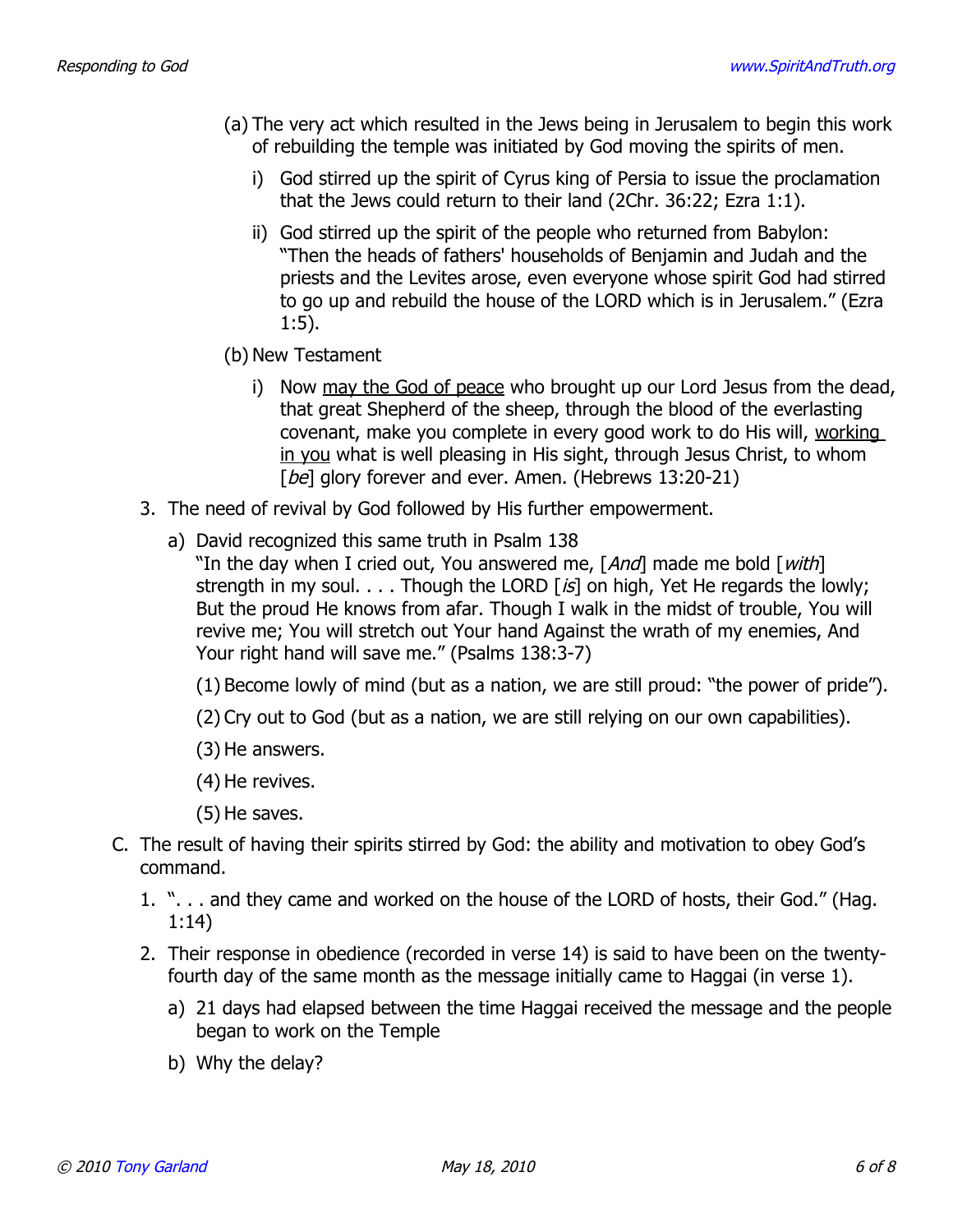- (1) Some suggest that they were making preparations to rebuild—but wouldn't that have been considered the beginning of the work itself?
- (2) Another possibility: since it was late September, perhaps they were working taking in the harvest?<sup>[1](#page-6-0)</sup> Could it be that an unusually meager harvest served to further confirm the message given by Haggai?
	- (a) "For I called for a drought on the land and the mountains, on the grain and the new wine and oil, on whatever the ground brings forth . . ." (Hag. 1:11)

## **VI. How Do We Compare To Israel In Haggai's Day**

- A. Are we not experiencing similar symptoms, both personally and nationally in our day?
- B. As we considered last week, there are ample reasons why God would withdraw His hand of blessing and even actively move in opposition to us.
- C. But, are we as responsive as Israel was to Haggai's call to repentance?
- D. It is my contention that we are not. We are still blinded by pride coupled with a belief that we are captains of our own destiny. We are unable to take the two most critical steps described by David in Psalm 138:
	- 1. Become lowly of mind (but as a nation, we are still proud: "the power of pride").
	- 2. Cry out to God (but as a nation, we are still relying on our own capabilities).
- E. Until we do so, we can't expect the three responses on the part of God:
	- 1. He answers.
	- 2. He revives.
	- 3. He saves.
- F. Jesus taught a parable concerning humility which we would do well to consider.
	- 1. Recorded in the  $18<sup>th</sup>$  chapter of Luke, it concerns a self-righteous Pharisee and a despised tax-collector and compares their interaction with God.
	- 2. "Two men went up to the temple to pray, one a Pharisee and the other a tax collector. The Pharisee stood and prayed thus with himself, 'God, I thank You that I am not like other men--extortioners, unjust, adulterers, or even as this tax collector. I fast twice a week; I give tithes of all that I possess.' And the tax collector, standing afar off, would not so much as raise *his* eyes to heaven, but beat his breast, saying, 'God, be merciful to me a sinner!' I tell you, this man went down to his house justified *rather* than the other; for everyone who exalts himself will be humbled, and he who humbles himself will be exalted." (Luke 18:10-14)
	- 3. Which man depicts our nation? Which man depicts us as individuals?

<span id="page-6-0"></span> $<sup>1</sup>$  Bible Knowledge Commentary.</sup>